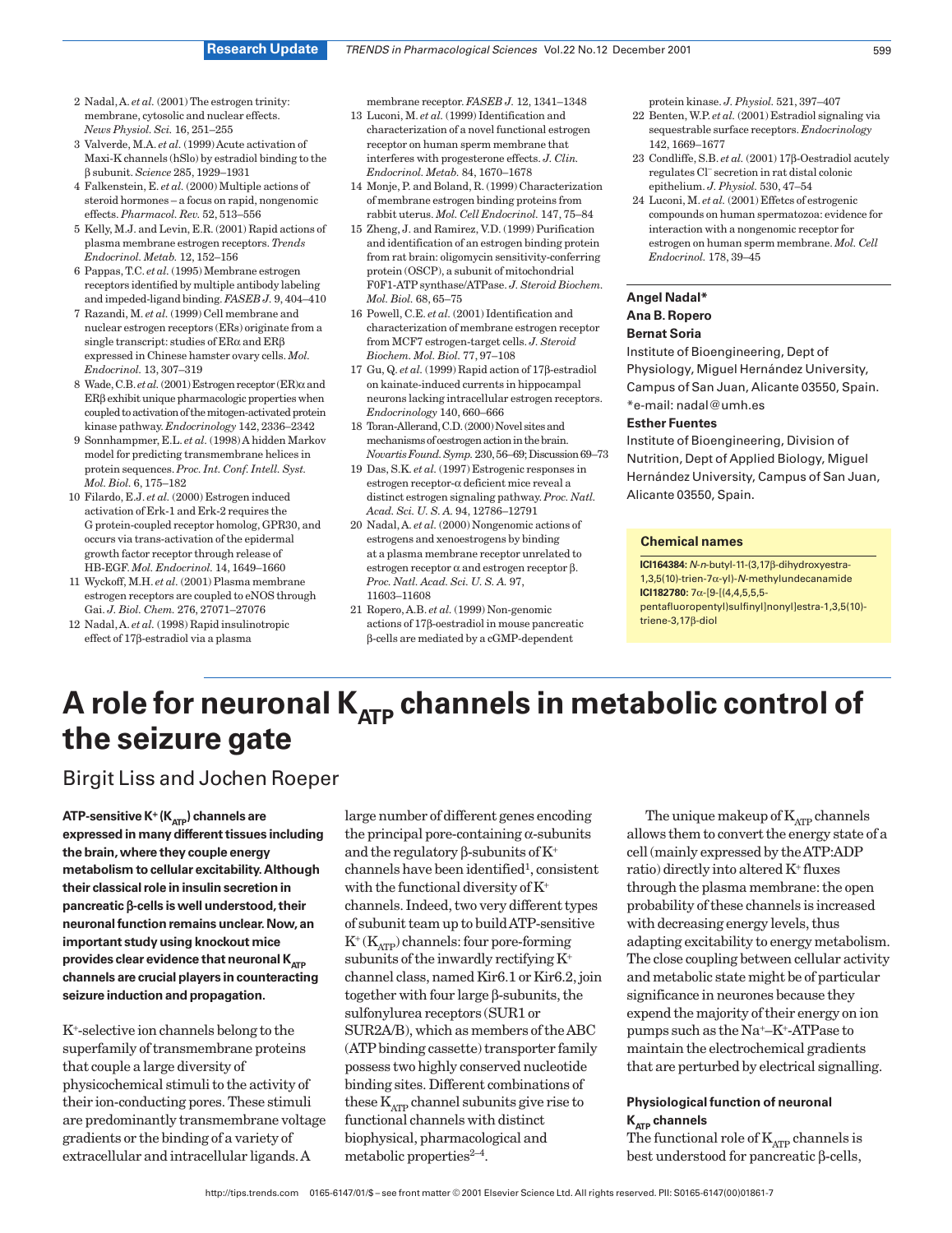where they couple blood glucose concentrations to insulin secretion5. A similar role in sensing central glucose levels and triggering pancreatic glucagon secretion has recently been demonstrated for  $K_{ATP}$  channels in hypothalamic glucose responsive neurones<sup>6</sup>. However,  $K_{ATP}$ channels are expressed in many regions of the brain that are not involved in specific neuroendocrine functions such as glucose sensing. Therefore, a second, more general role for these channels has been proposed, in particular for excitable tissues such as muscle and neurones: the opening of  $\mathbf{K}_{\mathrm{ATP}}$  channels in response to a decreasedATP:ADP ratio hyperpolarizes the neurone, thus reducing or even completely abolishing electrical activity. In this sense,  $K_{ATP}$  channels could act as metabolic gatekeepers of electrical activity, allowing the cells to recover their energy balance by adapting electrical activity of neurones and synapses to their intrinsic energy levels7.

Initial evidence for the distribution of  $K_{\text{app}}$  channels in the brain came from binding studies using labelled sulfonylureas. Not only was there evidence for  $K_{\text{app}}$  channel expression in pyramidal and other cortical neurones, but the highest density of binding sites was found in the basal ganglia, in particular in the GABAcontaining output nuclei: the globus pallidus and the substantia nigra pars reticulata (SNr)8,9. The strategic placement of  $K_{ATP}$  channels on excitatory or inhibitory neurones could result in the control of network activity, which under conditions of impaired neuronal energy metabolism drives seizure generation and propagation. The GABA-containing neurones in the SNr form a key structure controlling the  $propagation of$  seizures $^{10}$  because these neurones receive several inputs from basal ganglia nuclei, including a massive GABAergic projection from striatonigral neurones, and in turn project to thalamic targets11. Pharmacological inhibition or selective lesion of these SNr neurones reduces the spread of epileptic activity in the brain<sup>10</sup>. Postsynaptic  $K_{ATP}$  channels that interfere with somatodendritic action potential generation, and presynaptic  $K_{ATP}$ channels that limit neurotransmitter release could contribute to this network control. Indeed, functional and lesion studies indicated that postsynaptic  $K_{ATP}$ channels on GABA-containing projection neurones, in addition to presynaptic  $K_{ATP}$ channels on GABAergic terminals of

striatal projection neurones, contribute to this 'hot spot' of  $K_{ATP}$  channel expression in the SNr (Refs 12–14).

## **Involvement of K<sub>ATP</sub> channels in seizure propagation**

In 1990,Amoroso and colleagues showed that  $K_{ATP}$  channel opening reduced GABA release in the SNr and they were the first to speculate that  $K_{ATP}$  channels in the substantia nigra might be involved in the control of seizure propagation<sup>15</sup>. An elegant study by Yamada and colleagues now provides direct experimental evidence for the concept of  $K_{ATP}$ -channel-mediated seizure control<sup>16</sup>. The research teams of Nobuya Inagaki and Susumu Seino analysed a  $K_{ATP}$ channel knockout mouse, where the gene encoding Kir6.2 was inactivated<sup>17</sup>, to address the key question of whether  $K_{ATP}$ channels are involved in hypoxia-induced seizures. Their behavioural data, combined with electroencephalogram (EEG) and electromyogram (EMG) recordings, clearly demonstrate that  $K_{\text{app}}$ knockout mice possess a dramatically reduced threshold for hypoxia-induced seizure generation.Additional support for a role of neuronal  $K_{ATP}$  channels in the dynamic control of the seizure threshold comes from a recent complementary study by Hernandez-Sanchez and co-workers<sup>18</sup>. These authors generated transgenic mice that selectively overexpressed the  $K_{\text{app}}$ channel β-subunit SUR1 in forebrain structures, under the control of a Ca2<sup>+</sup>–calmodulin kinase promoter, and found that not only was there a significant increase in the threshold of kainateinduced seizures, but also a resistance to excitotoxic neuronal damage in these SUR1-overexpressing animals. These studies examine both ends of a spectrum of KATP channel expression – complete loss and tenfold overexpression – and provide strong support that the number of active neuronal  $K_{ATP}$  channels dynamically controls the seizure threshold in the brain. In this context, it will be relevant to understand regulatory mechanisms such as ischaemic preconditioning that might tune the expression level of neuronal  $K_{ATP}$ channels *in vivo* and thus determine the level of protection<sup>19</sup>.

Yamada and colleagues<sup>16</sup> also present electrophysiological evidence at the cellular level that postsynaptic  $K_{ATP}$ channels alone are sufficient to reduce the activity of the GABA-containing SNr

neurones in response to hypoxia. In SNr neurones from knockout mice, the reduction of spontaneous discharge in response to hypoxia is not only completely lost but is converted into a hypoxiamediated excitation. This indicates that  $K_{ATP}$  channel activation is an important counterbalancing mechanism that offsets increased excitability induced by impaired metabolism. *En passant*, their data also demonstrate that the pore-forming subunit Kir6.2 is an essential component of  $K_{\text{app}}$ channels in SNr neurones, consistent with previous biophysical and single-cell reverse-transcriptase polymerase chain  $reaction (RT-PCR) studies<sup>14,20</sup>. This implies$ that  $K_{ATP}$  channels in the pancreatic β-cell and in metabolically sensitive neurones all share the same molecular makeup of  $Kir6.2$  and SUR1 subunits<sup>4,6,17,20,21</sup>. Consequently, the selective pharmacological targeting of the SNr  $K_{ATP}$ channels as suggested byYamada and coworkers might be difficult. However, it will be important to investigate whether clinically used  $K_{\text{app}}$  channel openers such as diazoxide, which are used to treat hypertension, or  $K_{\text{ATP}}$  channel blockers such as sulfonylureas, which are used in the treatment of diabetes mellitus type II, also have effects on neuronal  $K_{ATP}$  channels in clinically relevant concentrations and thus on ischaemic tolerance and seizure threshold.

Yamada and colleagues convincingly demonstrate a special role of  $K_{ATP}$ channels in the SNr as a crucial seizure gate. However, to provide direct proof, a new generation of transgenic mouse models with specific alteration of  $K_{\text{ATP}}$ channel expression in SNr neurones might be necessary. This important study has provided a large step towards a better understanding of the physiological role of these metabolic gatekeeper channels in the brain.

#### **References**

- 1 Coetzee, W.A. *et al.*(1999) Molecular diversity of K<sup>+</sup> channels. *Ann. New York Acad. Sci.* 868, 233–285
- 2 Seino, S. (1999)ATP-sensitive potassium channels: a model of heteromultimeric potassium channel/receptor assemblies. *Annu. Rev. Physiol.* 61, 337–362
- 3 Ashcroft, F.M. and Gribble, F.M. (2000) New windows on the mechanism of action of  $K_{ATP}$ channel openers. *Trends Pharmacol. Sci.* 21, 439–445
- 4 Aguilar-Bryan, L. *et al.* (2001) Of mice and men: KATP channels and insulin secretion. *Recent Prog. Horm. Res.* 56, 47–68
- 5 Ashcroft, S.J. (2000) The β-cell  $K_{ATP}$  channel. *J. Membr. Biol.* 176, 187–206